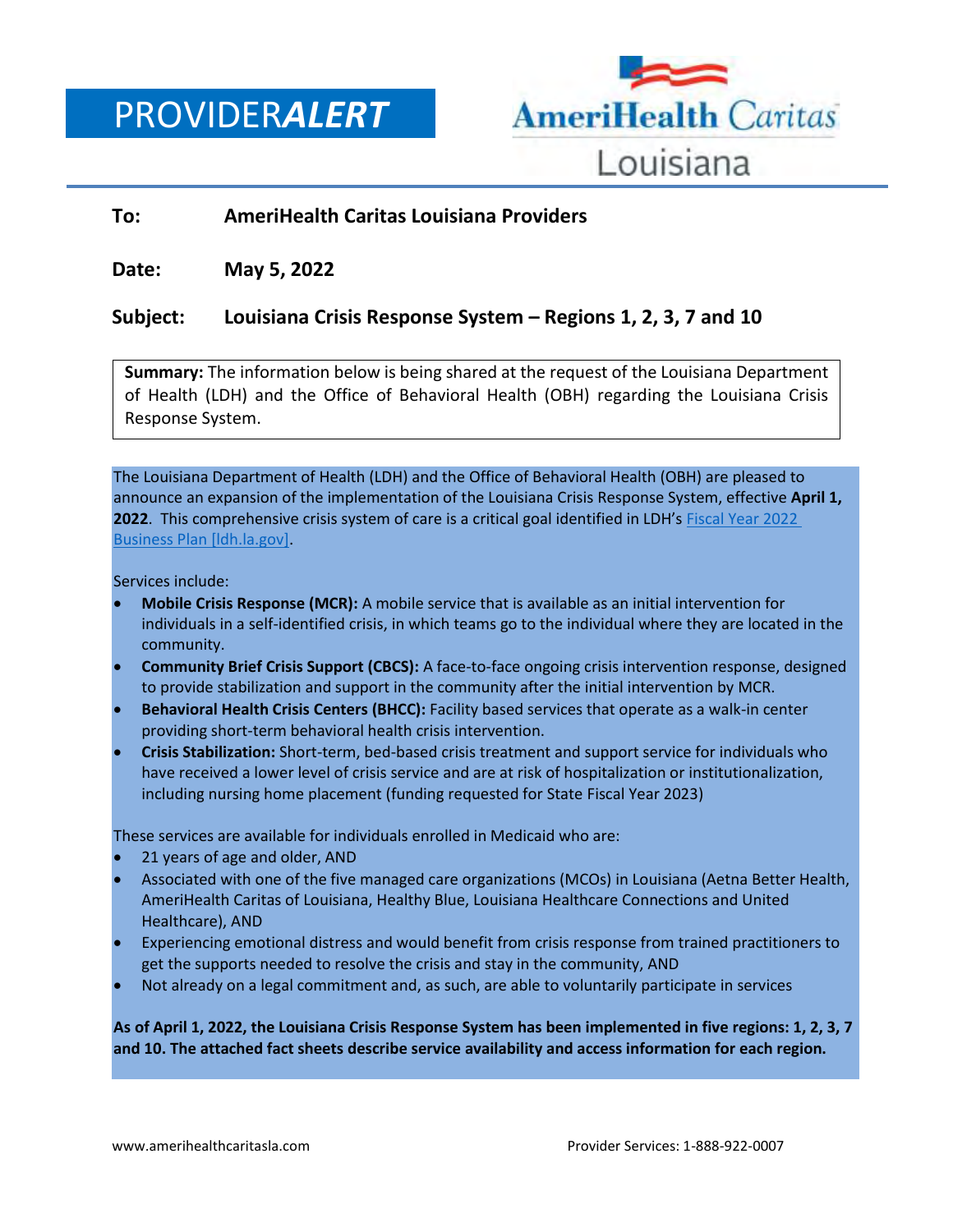Additional information about the Louisiana Crisis Response System is available at [https://ldh.la.gov/crisis](https://urldefense.com/v3/__https:/ldh.la.gov/crisis__;!!E4aHFgIl6QUyrQ!8daJhP24AJnbYCXjh_Q7V8tpupqZedok9A34sxnL2Digzu5tZXdAVfd4HFHBx5LLTgx9PVyWtacWkSER33v28GtjOkFd$)  [Idh.la.gov]. These notices will be updated and redistributed as services are implemented in other LDH regions of the state.

**Questions:** Thank you for your continued support and commitment to the care of our members. If you have questions about this communication, please contact AmeriHealth Caritas Louisiana Provider Services at 1-888-922-0007 or you[r Provider Network Management Account Executive.](http://www.amerihealthcaritasla.com/pdf/provider/account-executives.pdf)

**Missed an alert?** You can find a complete listing of provider alerts on th[e Provider Newsletters and](http://amerihealthcaritasla.com/provider/newsletters-and-updates)  [Updates](http://amerihealthcaritasla.com/provider/newsletters-and-updates) page of our website.

**Need to update your provider information?** Send full details to [network@amerihealthcaritasla.com.](file://///nasfsu01/LAusers/kf20871/My%20Documents/network@amerihealthcaritasla.com)

## **Where can I find more information on COVID-19?**

AmeriHealth Caritas Louisiana has updated its website to streamline communications and important notifications about COVID-19. Please visit<http://amerihealthcaritasla.com/covid-19> for up-to-date information for both providers and members, including frequently asked questions, and important provider alerts from AmeriHealth Caritas Louisiana and the Louisiana Department of Health.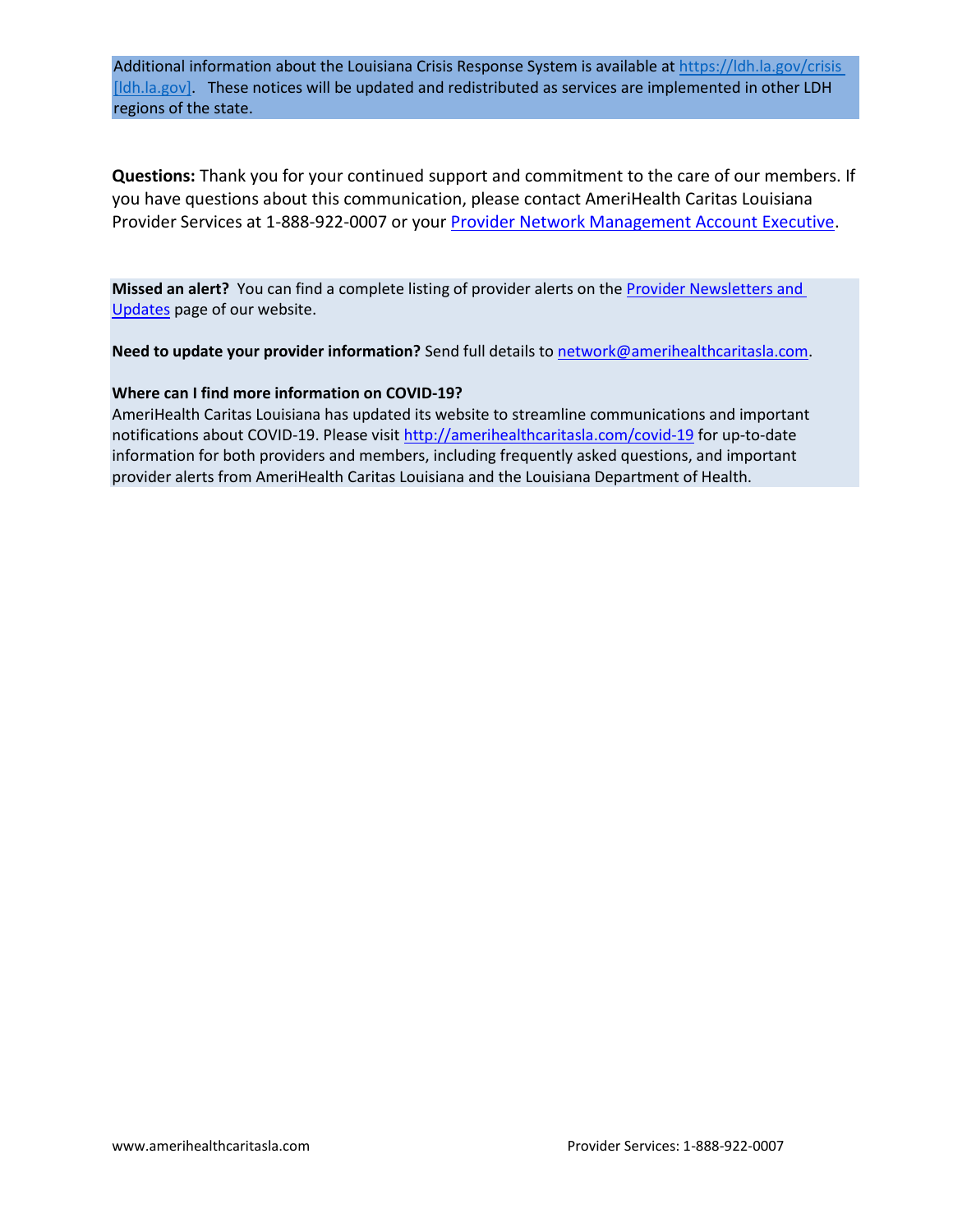**BUSINESS PLAN INITIATIVE 3**

4/28/2022

## **IMPROVE CARE FOR INDIVIDUALS WITH SERIOUS MENTAL ILLNESS:**

Under Commitment 1 of the Fiscal Year 2022 LDH Business Plan (Idh.la.gov/businessplan), Goal 1 of this initiative is to implement a comprehensive crisis system of care resulting in a decrease in the number of emergency department visits for Medicaid members presenting with a primary behavioral health reason by 3% in FY22. This would be a decrease of 3,006 emergency department visits for behavioral health reasons from 100,240 visit in FY19 to 97,233 or fewer in FY22.

### **LOUISIANA CRISIS RESPONSE SYSTEM:**

- The Louisiana Crisis Response System (LA-CRS) is a modern, innovative and coordinated approach to crisis services that builds upon the unique and varied strengths, resources and needs of Louisiana's local communities. Services include:
	- **Mobile Crisis Response (MCR):** Mobile service available as initial intervention for individuals in a self-identified crisis. Teams go to the individual where they are located in the community.
	- **Community Brief Crisis Support (CBCS):** A face-to-face ongoing crisis intervention response. Designed to provide stabilization and support in the community after the initial intervention by Mobile Crisis Response or Behavioral Health Crisis Care.
	- **Behavioral Health Crisis Care (BHCC):** Facility-based services that operate as a walk-in center providing short-term behavioral crisis intervention.
	- **Crisis Stabilization:** Short-term, bed-based crisis treatment and support service for individuals who have received a lower level of crisis service and are at risk of hospitalization or institutionalization, including nursing home placement (funding requested for State Fiscal Year 2023).

## **FOR INDIVIDUALS WHO ARE:**

- 21 years of age and older, AND
- Associated with one of Louisiana's managed care organizations (MCOs): Aetna Better Health, AmeriHealth Caritas of Louisiana, Healthy Blue, Louisiana Healthcare Connections and United Healthcare, AND
- Experiencing emotional distress and would benefit from crisis response from trained practitioners to get the supports needed to resolve the crisis and stay in the community, AND
- Not already on a legal commitment and, as such, are able to voluntarily participate in services

### **SERVICES IN GREATER NEW ORLEANS (LDH REGION 1):**

- *Parishes of Orleans, Plaquemines and St. Bernard*
- **Provided by Resources for Human Development, Inc.**
	- **Mobile Crisis Response:** 8 a.m.-5 p.m. Monday-Friday
	- **Community Brief Crisis Support:** Available as needed after Mobile Crisis Response
- To access services, contact the individual's MCO via their 24-hour behavioral health crisis lines:
	- Aetna Better Health: 1-833-491-1094
	- AmeriHealth Caritas of Louisiana: 1-844-211-0971
	- Healthy Blue: 1-844-812-2280
	- Louisiana Healthcare Connections: 1-844-677-7553
	- United Healthcare: 1-866-232-1626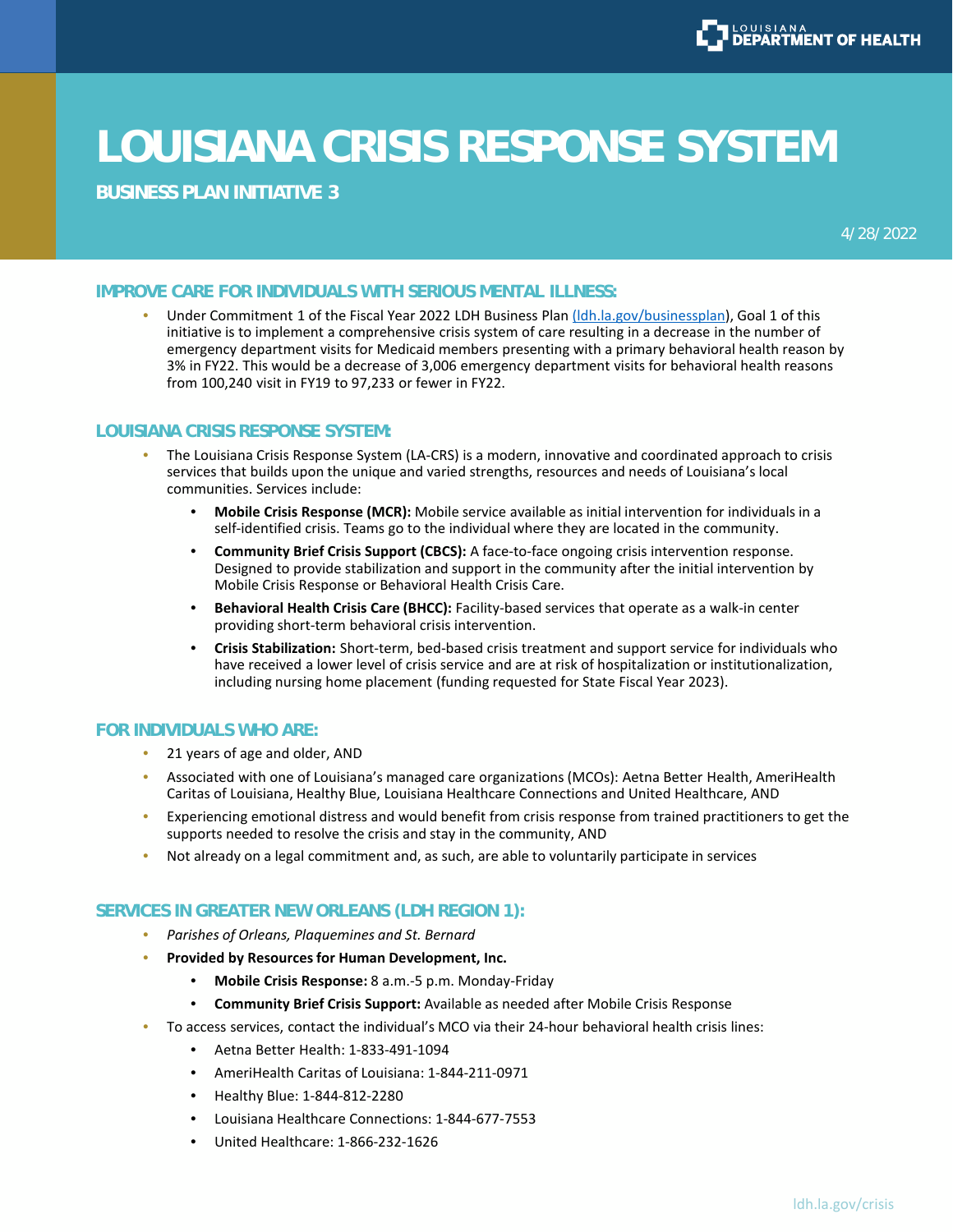

**BUSINESS PLAN INITIATIVE 3**

4/28/2022

#### **IMPROVE CARE FOR INDIVIDUALS WITH SERIOUS MENTAL ILLNESS:**

Under Commitment 1 of the Fiscal Year 2022 LDH Business Plan (Idh.la.gov/businessplan), Goal 1 of this initiative is to implement a comprehensive crisis system of care resulting in a decrease in the number of emergency department visits for Medicaid members presenting with a primary behavioral health reason by 3% in FY22. This would be a decrease of 3,006 emergency department visits for behavioral health reasons from 100,240 visit in FY19 to 97,233 or fewer in FY22.

#### **LOUISIANA CRISIS RESPONSE SYSTEM:**

- The Louisiana Crisis Response System (LA-CRS) is a modern, innovative and coordinated approach to crisis services that builds upon the unique and varied strengths, resources and needs of Louisiana's local communities. Services include:
	- **Mobile Crisis Response (MCR):** Mobile service available as initial intervention for individuals in a self-identified crisis. Teams go to the individual where they are located in the community.
	- **Community Brief Crisis Support (CBCS):** A face-to-face ongoing crisis intervention response. Designed to provide stabilization and support in the community after the initial intervention by Mobile Crisis Response or Behavioral Health Crisis Care.
	- **Behavioral Health Crisis Care (BHCC):** Facility-based services that operate as a walk-in center providing short-term behavioral crisis intervention.
	- **Crisis Stabilization:** Short-term, bed-based crisis treatment and support service for individuals who have received a lower level of crisis service and are at risk of hospitalization or institutionalization, including nursing home placement (funding requested for State Fiscal Year 2023).

## **FOR INDIVIDUALS WHO ARE:**

- 21 years of age and older, AND
- Associated with one of Louisiana's managed care organizations (MCOs): Aetna Better Health, AmeriHealth Caritas of Louisiana, Healthy Blue, Louisiana Healthcare Connections and United Healthcare, AND
- Experiencing emotional distress and would benefit from crisis response from trained practitioners to get the supports needed to resolve the crisis and stay in the community, AND
- Not already on a legal commitment and, as such, are able to voluntarily participate in services

### **SERVICES IN GREATER BATON ROUGE (LDH REGION 2):**

- *Parishes of Ascension, East Baton Rouge, East Feliciana, Iberville, Pointe Coupee, West Baton Rouge and West Feliciana*
- **Provided by Recovery Innovations / Bridge Center for Hope**
	- **Mobile Crisis Response:** 8 a.m.-5 p.m. Monday-Friday
	- **Community Brief Crisis Support:** Available as needed after Mobile Crisis Response or Behavioral Health Crisis Care
	- **Behavioral Health Crisis Care:** Available 24/7; call Recovery Innovations at 225-256-6604 or visit the Bridge Center for Hope at 3455 Florida Boulevard, Suite 400, Baton Rouge, LA 70806
- To access Mobile Crisis Response and Community Brief Crisis Support services, contact the individual's MCO via their 24-hour behavioral health crisis lines:
	- Aetna Better Health: 1-833-491-1094
	- AmeriHealth Caritas of Louisiana: 1-844-211-0971
	- Healthy Blue: 1-844-812-2280
	- Louisiana Healthcare Connections: 1-844-677-7553
	- United Healthcare: 1-866-232-1626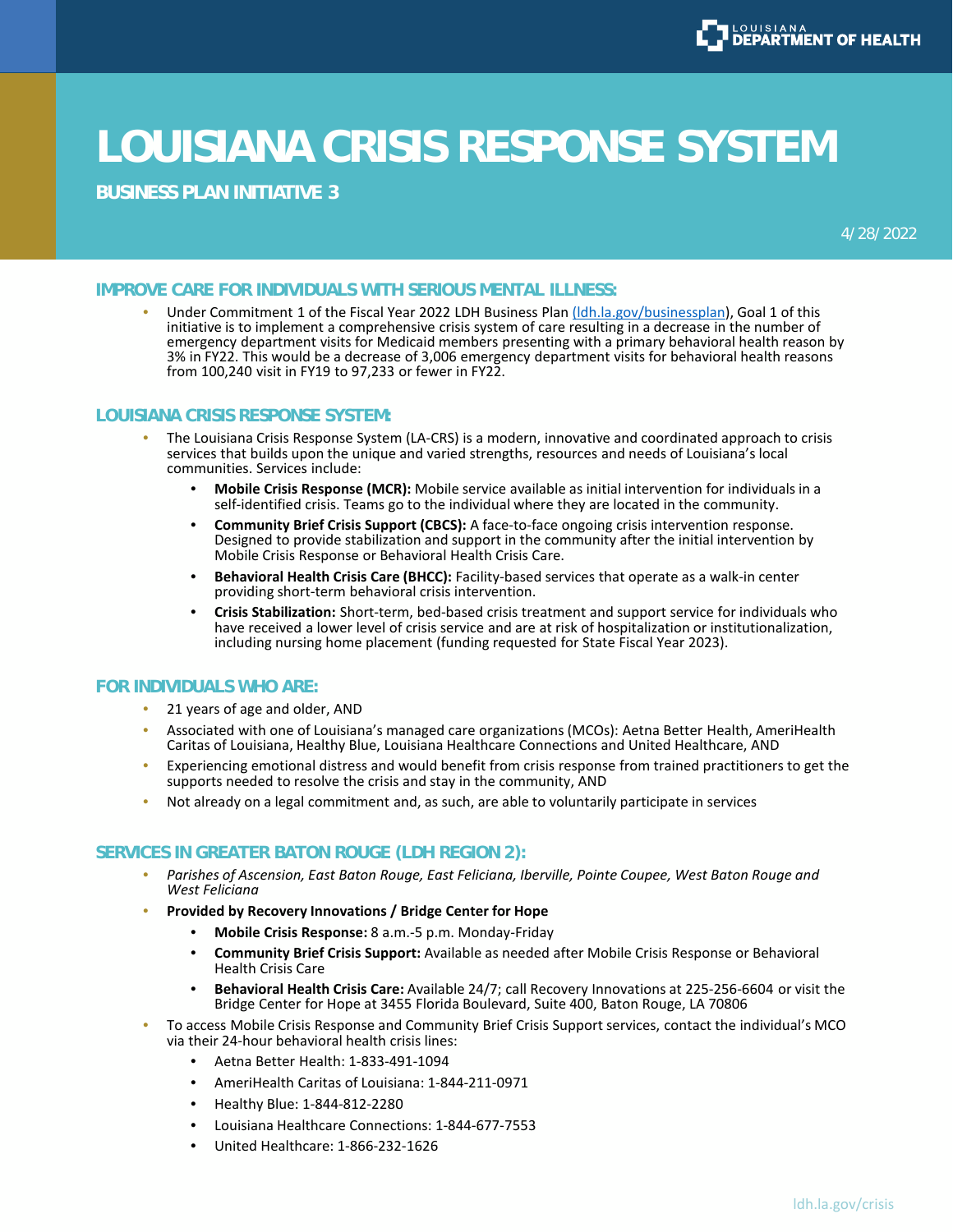

**BUSINESS PLAN INITIATIVE 3**

4/28/2022

#### **IMPROVE CARE FOR INDIVIDUALS WITH SERIOUS MENTAL ILLNESS:**

Under Commitment 1 of the Fiscal Year 2022 LDH Business Plan (Idh.la.gov/businessplan), Goal 1 of this initiative is to implement a comprehensive crisis system of care resulting in a decrease in the number of emergency department visits for Medicaid members presenting with a primary behavioral health reason by 3% in FY22. This would be a decrease of 3,006 emergency department visits for behavioral health reasons from 100,240 visit in FY19 to 97,233 or fewer in FY22.

#### **LOUISIANA CRISIS RESPONSE SYSTEM:**

- The Louisiana Crisis Response System (LA-CRS) is a modern, innovative and coordinated approach to crisis services that builds upon the unique and varied strengths, resources and needs of Louisiana's local communities. Services include:
	- **Mobile Crisis Response (MCR):** Mobile service available as initial intervention for individuals in a self-identified crisis. Teams go to the individual where they are located in the community.
	- **Community Brief Crisis Support (CBCS):** A face-to-face ongoing crisis intervention response. Designed to provide stabilization and support in the community after the initial intervention by Mobile Crisis Response or Behavioral Health Crisis Care.
	- **Behavioral Health Crisis Care (BHCC):** Facility-based services that operate as a walk-in center providing short-term behavioral crisis intervention.
	- **Crisis Stabilization:** Short-term, bed-based crisis treatment and support service for individuals who have received a lower level of crisis service and are at risk of hospitalization or institutionalization, including nursing home placement (funding requested for State Fiscal Year 2023).

## **FOR INDIVIDUALS WHO ARE:**

- 21 years of age and older, AND
- Associated with one of Louisiana's managed care organizations (MCOs): Aetna Better Health, AmeriHealth Caritas of Louisiana, Healthy Blue, Louisiana Healthcare Connections and United Healthcare, AND
- Experiencing emotional distress and would benefit from crisis response from trained practitioners to get the supports needed to resolve the crisis and stay in the community, AND
- Not already on a legal commitment and, as such, are able to voluntarily participate in services

#### **SERVICES IN SOUTH-CENTRAL LOUISIANA (LDH REGION 3):**

- *Parishes of Assumption, Lafourche, St. Charles, St. James, St. John the Baptist, St. Mary and Terrebonne*
- **Provided by Start Corporation**
	- **Mobile Crisis Response:** 8 a.m.-4:30 p.m. Monday-Friday
	- **Community Brief Crisis Support:** Available as needed after Mobile Crisis Response or Behavioral Health Crisis Care
	- **Behavioral Health Crisis Care:** 8 a.m.-4:30 p.m. Monday-Friday; call Start Corporation at 985-333- 1633 or 985-266-8340
- To access Mobile Crisis Response and Community Brief Crisis Support services, contact the individual's MCO via their 24-hour behavioral health crisis lines:
	- Aetna Better Health: 1-833-491-1094
	- AmeriHealth Caritas of Louisiana: 1-844-211-0971
	- Healthy Blue: 1-844-812-2280
	- Louisiana Healthcare Connections: 1-844-677-7553
	- United Healthcare: 1-866-232-1626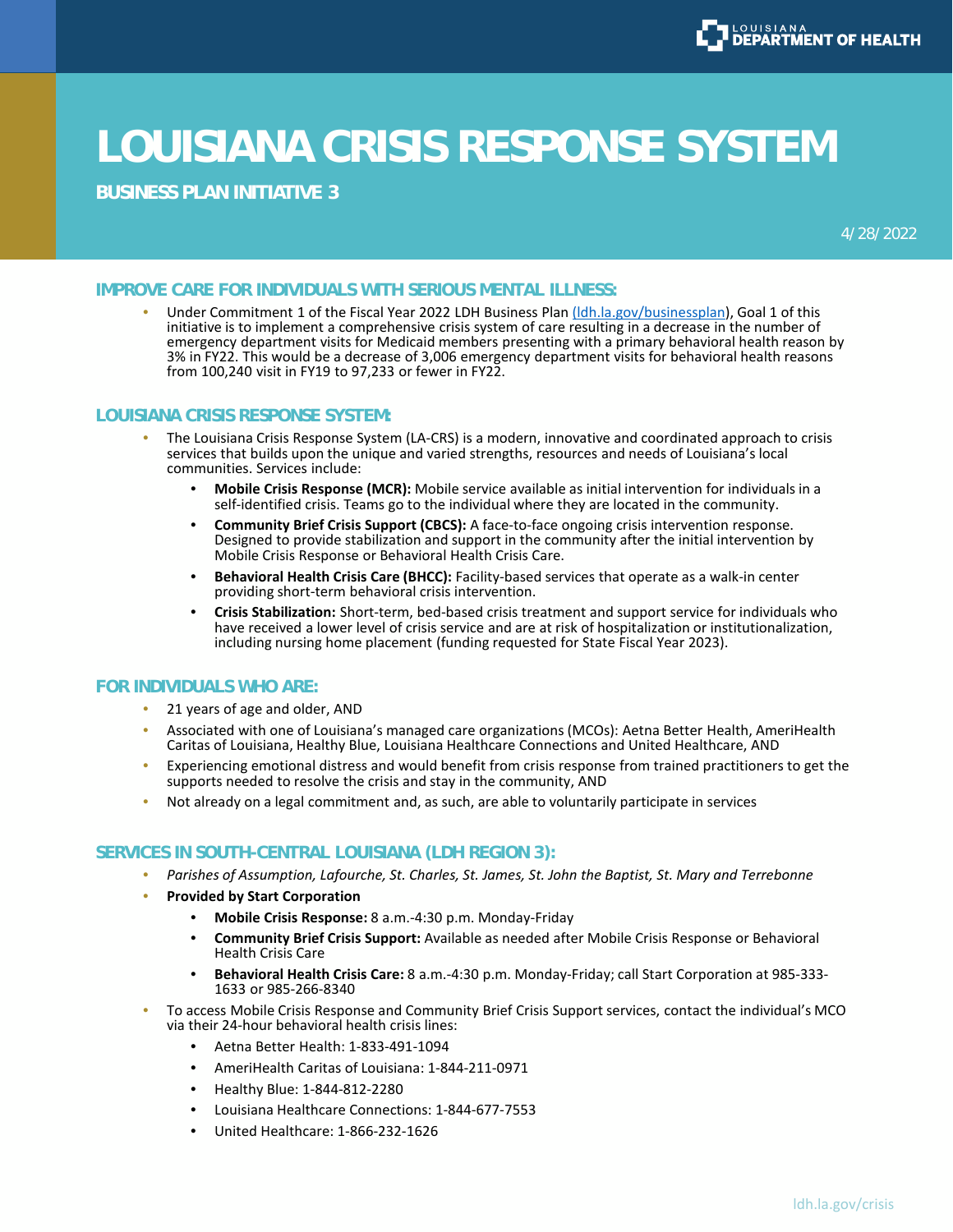

**BUSINESS PLAN INITIATIVE 3**

4/28/2022

#### **IMPROVE CARE FOR INDIVIDUALS WITH SERIOUS MENTAL ILLNESS:**

Under Commitment 1 of the Fiscal Year 2022 LDH Business Plan (Idh.la.gov/businessplan), Goal 1 of this initiative is to implement a comprehensive crisis system of care resulting in a decrease in the number of emergency department visits for Medicaid members presenting with a primary behavioral health reason by 3% in FY22. This would be a decrease of 3,006 emergency department visits for behavioral health reasons from 100,240 visit in FY19 to 97,233 or fewer in FY22.

#### **LOUISIANA CRISIS RESPONSE SYSTEM:**

- The Louisiana Crisis Response System (LA-CRS) is a modern, innovative and coordinated approach to crisis services that builds upon the unique and varied strengths, resources and needs of Louisiana's local communities. Services include:
	- **Mobile Crisis Response (MCR):** Mobile service available as initial intervention for individuals in a self-identified crisis. Teams go to the individual where they are located in the community.
	- **Community Brief Crisis Support (CBCS):** A face-to-face ongoing crisis intervention response. Designed to provide stabilization and support in the community after the initial intervention by Mobile Crisis Response or Behavioral Health Crisis Care.
	- **Behavioral Health Crisis Care (BHCC):** Facility-based services that operate as a walk-in center providing short-term behavioral crisis intervention.
	- **Crisis Stabilization:** Short-term, bed-based crisis treatment and support service for individuals who have received a lower level of crisis service and are at risk of hospitalization or institutionalization, including nursing home placement (funding requested for State Fiscal Year 2023).

## **FOR INDIVIDUALS WHO ARE:**

- 21 years of age and older, AND
- Associated with one of Louisiana's managed care organizations (MCOs): Aetna Better Health, AmeriHealth Caritas of Louisiana, Healthy Blue, Louisiana Healthcare Connections and United Healthcare, AND
- Experiencing emotional distress and would benefit from crisis response from trained practitioners to get the supports needed to resolve the crisis and stay in the community, AND
- Not already on a legal commitment and, as such, are able to voluntarily participate in services

#### **SERVICES IN NORTHWEST LOUISIANA (LDH REGION 7):**

- *Parishes of Bienville, Bossier, Caddo, Claiborne, DeSoto, Natchitoches, Red River, Sabine and Webster*
- **Provided by Merakey Louisiana**
	- **Mobile Crisis Response:** 12 p.m.-8 p.m. Monday-Friday
	- **Community Brief Crisis Support:** Available as needed after Mobile Crisis Response or Behavioral Health Crisis Care
	- **Behavioral Health Crisis Care:** 8 a.m.-4:30 p.m. Monday-Friday; call Merakey Louisiana at 318-219- 4167 or 336-277-8615
- To access Mobile Crisis Response and Community Brief Crisis Support services, contact the individual's MCO via their 24-hour behavioral health crisis lines:
	- Aetna Better Health: 1-833-491-1094
	- AmeriHealth Caritas of Louisiana: 1-844-211-0971
	- Healthy Blue: 1-844-812-2280
	- Louisiana Healthcare Connections: 1-844-677-7553
	- United Healthcare: 1-866-232-1626